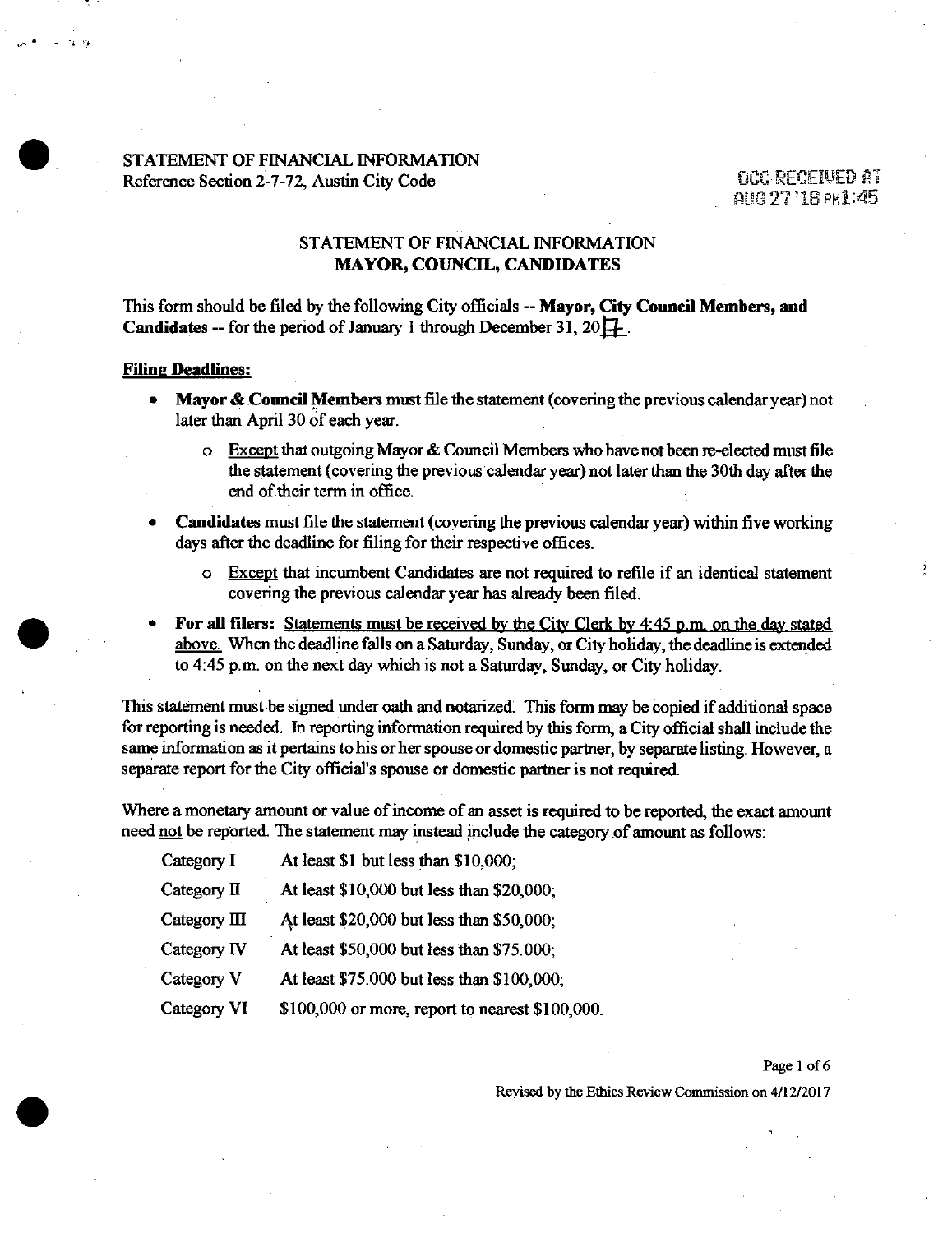|             | STATEMENT OF FINANCIAL INFORMATION              |  |
|-------------|-------------------------------------------------|--|
|             | Reference Section 2-7-72, Austin City Code      |  |
|             | Candicate<br>Mariana Salayar                    |  |
| Address:    | $J(\varphi)$<br>Creek<br>$\cup_{\mathcal{C}}$ . |  |
| Occupation: | Planne e                                        |  |
|             | Spouse or domestic partner's name:              |  |
| Address:    | $L$ any<br>$C_{\ell_{\mathcal{L}}}$             |  |
| Occupation: | JURSR                                           |  |
|             |                                                 |  |

The person completing this form must provide the information requested below for *themselves and their spouse/domestic partner.* 

1. List all sources of occupational income which exceeded 10% of your gross income or \$5,000 in salary, bonuses, commissions or professional fees; or \$20,000 in payment for goods, products or non-professional services per source.

| Name of employer or   Business address |                                     | Nature of occupation   Category of amount |         |
|----------------------------------------|-------------------------------------|-------------------------------------------|---------|
| source of income                       |                                     | or business                               |         |
|                                        | $M_{\rm 4}$<br>$ 300$ Highland      | NON-profit                                | Salcreu |
|                                        | Prophis Connunty 1100 Canino Lalosa | Non-Proft                                 | Salaeu  |
| clinid                                 |                                     |                                           |         |

2. If you are a self-employed solo practitioner or if you had at least 5% interest in a partnership, professional corporation or other entity through which you do business, list the names and addresses of clients or customers from whom you or this partnership, professional corporation, or entity received 10% or more of gross income or \$5,000 in salary, bonuses, commissions or professional fees; or \$20,000 in payment for goods, products or non-professional services during the reporting period.

| Name of client or customer | Address |
|----------------------------|---------|
|                            |         |
|                            |         |
|                            |         |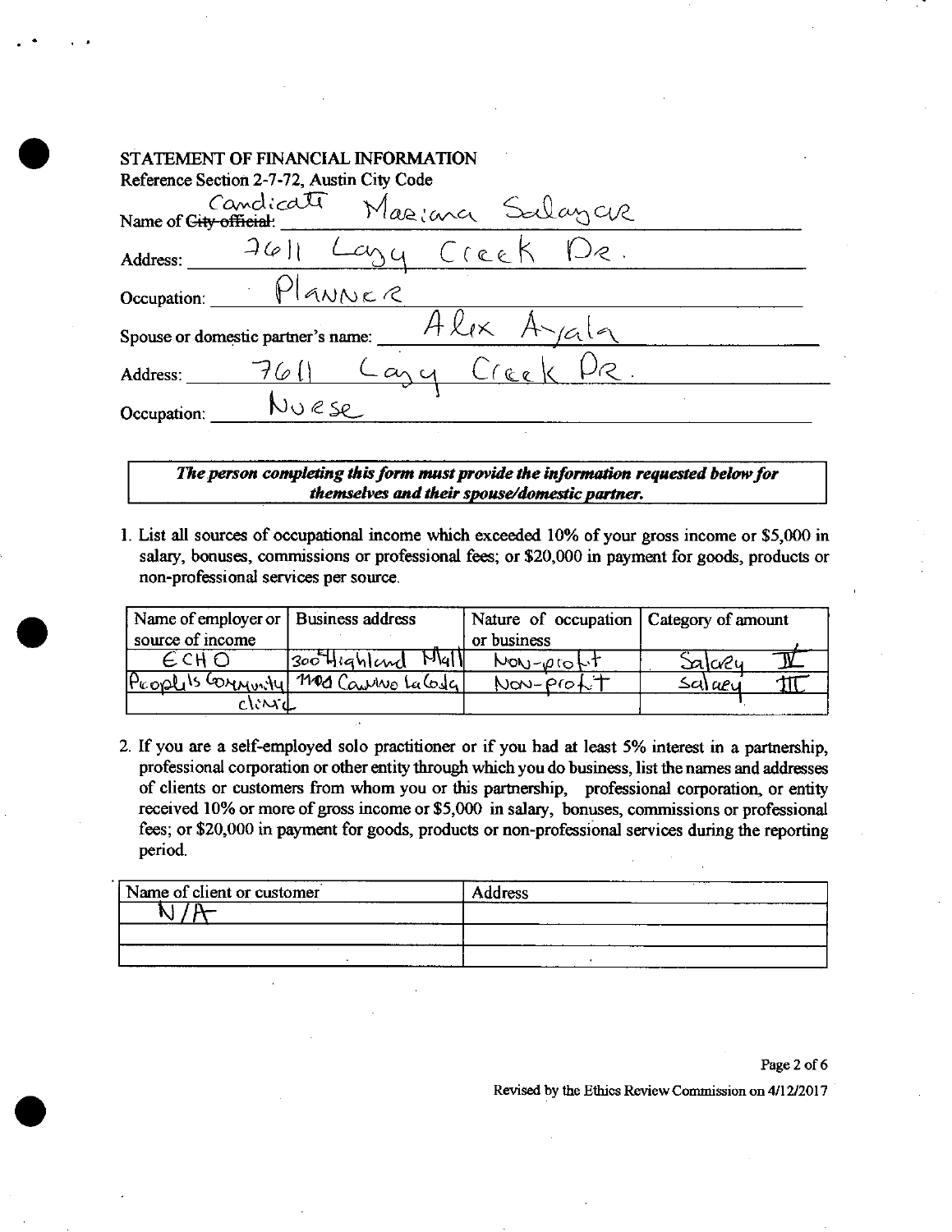# STATEMENT OF FINANCIAL INFORMATION Reference Section 2-7-72, Austin City Code

3. List all sources of income which exceeded either \$5,000 or were in excess of 10% of your gross income received from interest, dividends, royalties, rents, trust disbursements or other non-occupational sources.

| Name of source | Nature of income | Category of amount |
|----------------|------------------|--------------------|
|                |                  |                    |
|                |                  |                    |
|                |                  |                    |

4. Identify any source (person, business entity or other organization) of a gift of any money or other thing of value exceeding \$ 100, or identify any source who gave you a series of gifts the total value of which exceeds \$100. You need not report campaign contributions which are reported as required by other law and you need not report gifts received from the following relatives: Spouse, Children, Children-in-Law, Parents, Parents-in-Law, Grandchildren, Grandchildren-in-Law, Grandparents, Grandparents-in-Law, Brothers, Brothers-in-Law, Sisters, Sisters-in-Law, Uncles, Uncles-in-Law, Aunts, Aunts-in-Law, Nephews, Nephews-in-Law, Nieces, Nieces-in-Law, First Cousins, First Cousins-in-Law

| Name of source of gift | Category amount |
|------------------------|-----------------|
|                        |                 |
|                        |                 |
|                        | ----            |

5. List the names of any corporation, partnership, limited partnership, or other entity in which you held, owned, acquired, or sold stock, or any other equity ownership having a value exceeding \$5,000 or equivalent to 5% or more of the stock or equity in the entity, at any time during the reporting period.

| Name of company or entity: | .     | . |
|----------------------------|-------|---|
|                            |       |   |
|                            | ----- |   |
|                            |       |   |

6. List and describe all bonds, notes and other commercial paper whidi you held, owned, acquired or sold, at any time during the reporting period if the combined face value of the bonds, notes and commercial paper exceeded \$5,000.

| Description of commercial paper | Category of amount |             |
|---------------------------------|--------------------|-------------|
|                                 |                    |             |
|                                 |                    |             |
|                                 |                    |             |
|                                 |                    | Page 3 of 6 |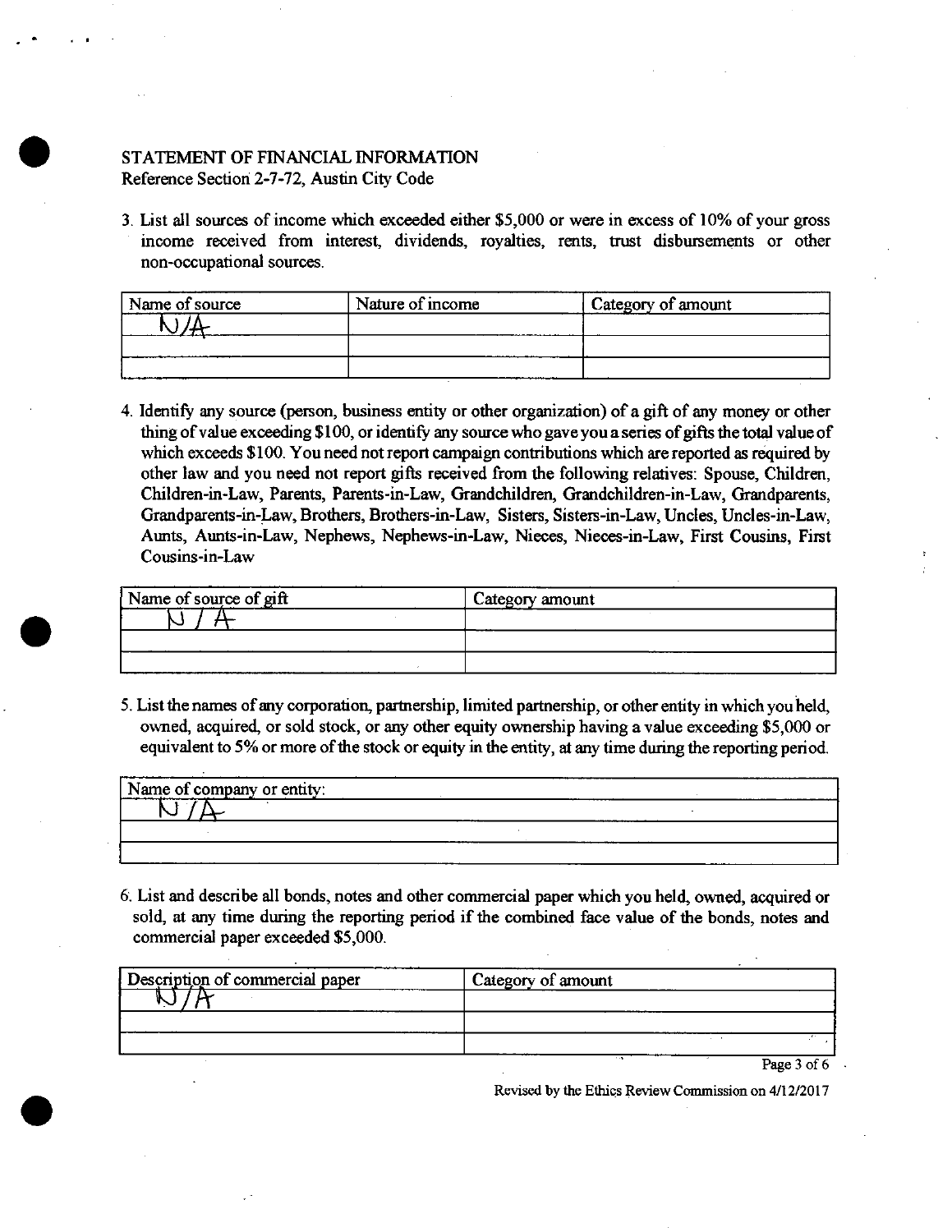# STATEMENT OF FINANCIAL INFORMATION Reference Section 2-7-72, Austin City Code

7. List all other income or revenue in excess of \$5,000 per source.

| Name of source | Category of amount |
|----------------|--------------------|
|                |                    |
|                |                    |
|                |                    |

8. List and describe all real property in which you hold any legal or beneficial interest, including real property for which you have entered into a contract for sale. The description should be sufficient to locate the property, and include the street address if any, and the present use of the property.

| Street address of property | Description of property | Present use of property |
|----------------------------|-------------------------|-------------------------|
|                            |                         |                         |
|                            |                         |                         |
|                            |                         |                         |

9. List and describe all real property held, owned, acquired or sold, or under a contract for sale, by a corporation, partnership, limited partnership, professional corporation, or other entity in which you own or control at least a 5% interest. The description should be sufficient to locate the property and include a street address, if any, and the present use of the property.

| Street address of property | Description of property | Present use of property |
|----------------------------|-------------------------|-------------------------|
| 7611<br><u>آددری</u>       |                         | horle                   |
| taAlboueNc JI              |                         | Kentcul                 |
| つコロチ<br>offonwood Shbes De |                         | Kenta                   |

10. List all loans and extensions of credit in excess of \$5,000 on which you are the lender or creditor, including the name of the debtor and the rate of interest, if any.

| Name of obligee | Rate of interest, if any | Category of amount |
|-----------------|--------------------------|--------------------|
|                 |                          |                    |
|                 |                          |                    |
|                 |                          |                    |

Page 4 of 6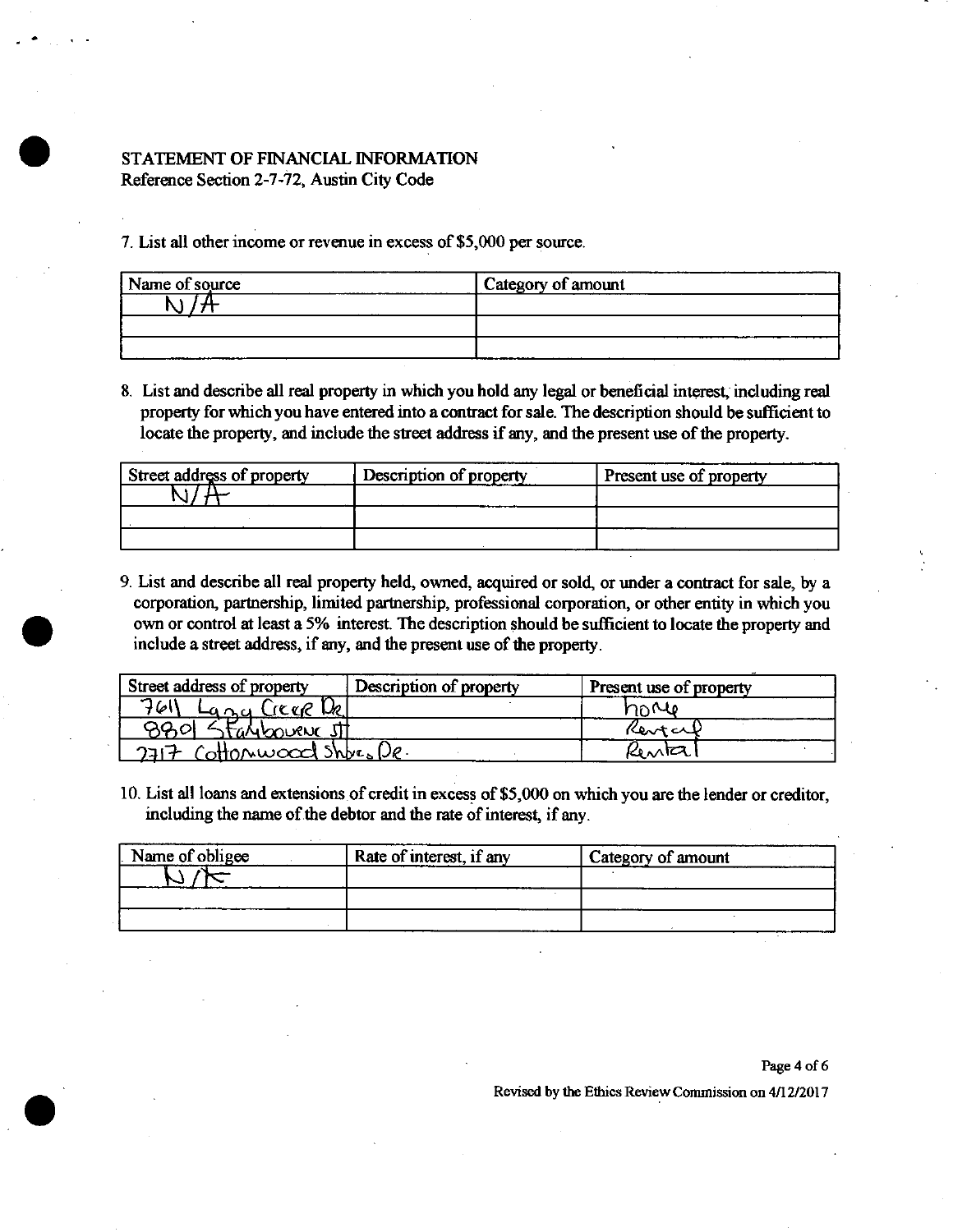# STATEMENT OF FINANCIAL INFORMATION Reference Section 2-7-72, Austin City Code

11. List all loans or transactions in excess of \$5,000 on which you are a guarantor or co-signer, including the names of the borrower and lender.

| Name of obligee/lender | Rate of interest, if any | Category of amount |  |
|------------------------|--------------------------|--------------------|--|
| ∟י                     |                          |                    |  |
|                        |                          |                    |  |
|                        |                          |                    |  |

12. List all loans, debts, and other financial liabilities you have which are in excess of \$5,000 which are presently outstanding or which existed at any time during the reporting period.

| Name of                 | Rate of interest, if any   Category of amount |        | Date obligation was |
|-------------------------|-----------------------------------------------|--------|---------------------|
| lender/creditor/obligee |                                               |        | incurred            |
| Motherse<br>Freedon     |                                               | d60F   | $\mathcal{C}$ or    |
| Dam ⊢                   | $\bullet$                                     | $\sim$ | $\partial$ 이 $C$    |
|                         |                                               | ↷      | Нш<br>2019          |

List all loans, debts, and other financial liabilities in excess of \$5,000 of any corporation, partnership, limited partnership, professional corporation or other entity in which you own or control at least a 5% interest, which are presently outstanding or which existed at any time during the reporting period.

| Name of                 | Rate of interest, if any   Category of amount | Date obligation was |
|-------------------------|-----------------------------------------------|---------------------|
| lender/creditor/obligee |                                               | mcurred             |
|                         |                                               |                     |
|                         |                                               |                     |
|                         |                                               |                     |

13. List all boards of directors of which you are a member and the offices or executive positions which you hold in corporations, partnerships, lirnited partnerships, professional corporations, or other entities, including non-business entities. (Do not include positions on corporations or other entities owned by the City of Austin or created by the City Council.)

| Name of organization | Position held |  |
|----------------------|---------------|--|
|                      |               |  |
|                      |               |  |
|                      |               |  |

Page 5 of 6